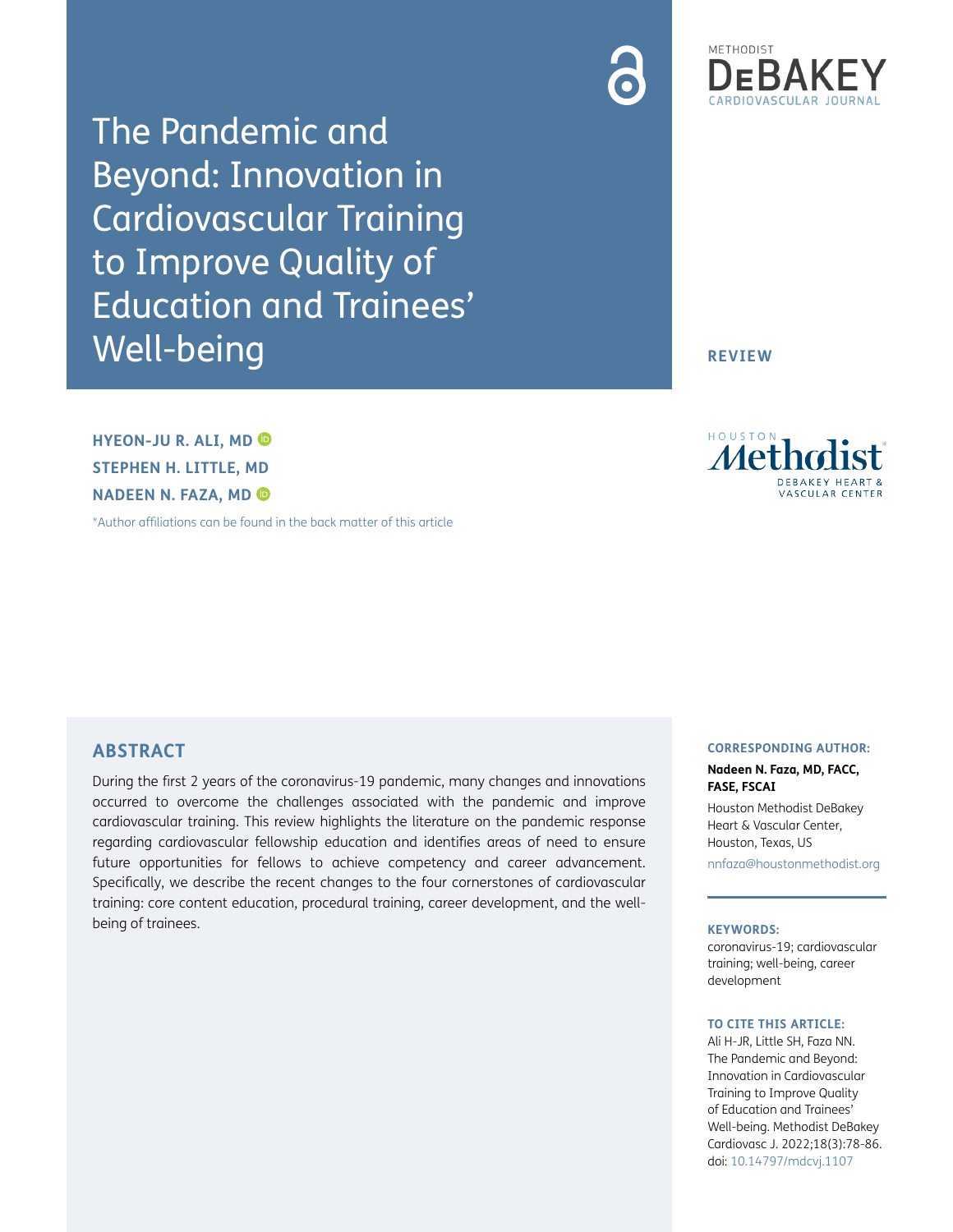# **INTRODUCTION**

The coronavirus-19 (COVID-19) pandemic posed new challenges to medical education and training programs across the spectrum of specialties.<sup>1</sup> While the medical education system was based on in-person learning, particularly hands-on procedural training as well as personal mentorship both within and across institutions, the social distancing precautions necessitated by the pandemic rendered these familiar methods impractical. Cardiology training programs were one of the specialties that was significantly impacted due to reduction in inpatient volume, elective procedures, and outpatient clinical visits.<sup>[2](#page-6-2)</sup> In the 2 years since the declaration of the pandemic, there has been remarkable innovation and resilience in response to the challenge of maintaining quality in training and wellbeing of trainees. In this review, we summarize the existing literature to inform current practices and future responses in training programs.

# **CORNERSTONES OF CARDIOVASCULAR TRAINING**

The initial impact of the COVID-19 pandemic on cardiovascular training programs was largely concentrated on redeployment necessitated by high volumes of COVID-19– related admissions, which led to a shortage of personal protective equipment (PPE) and strain on the mental and physical health of trainees.<sup>3,4</sup> With the rapid development of vaccines against COVID-19 and replenished supplies of PPE, the conversation has increasingly shifted toward the question of fulfillment of core competencies and career advancement. Several models of fundamental principles of cardiovascular training have been proposed to assess the impact of the pandemic on the quality of education. Drs. DeFillipis, Schmidt, and Reza were some of the first to outline key components of training programs as well as proposed adaptations to specific challenges posed by the pandemic.<sup>5</sup> These components included experiential learning, procedural experience, telemedicine, virtual education, leadership, and trainee well-being and safety. Dr. Weissman et al. also noted the challenges in maintaining research mentorship and in identifying potential solutions at the level of regulatory organizations (eg, redefining competency based on individual assessments rather than volumes, such as the American College of Cardiology Core Cardiology Training Symposium, or COCATS, requirements)[.6](#page-6-6) Similar "transformational domains" were identified by Chong et al. regarding cardiovascular training in Canada.[7](#page-6-7)

Based on these prior publications, we propose a model for four cornerstones of cardiovascular training [\(Figure 1\)](#page-1-0).



<span id="page-1-0"></span>**Figure 1** Cornerstones of cardiovascular training and innovative solutions to challenges.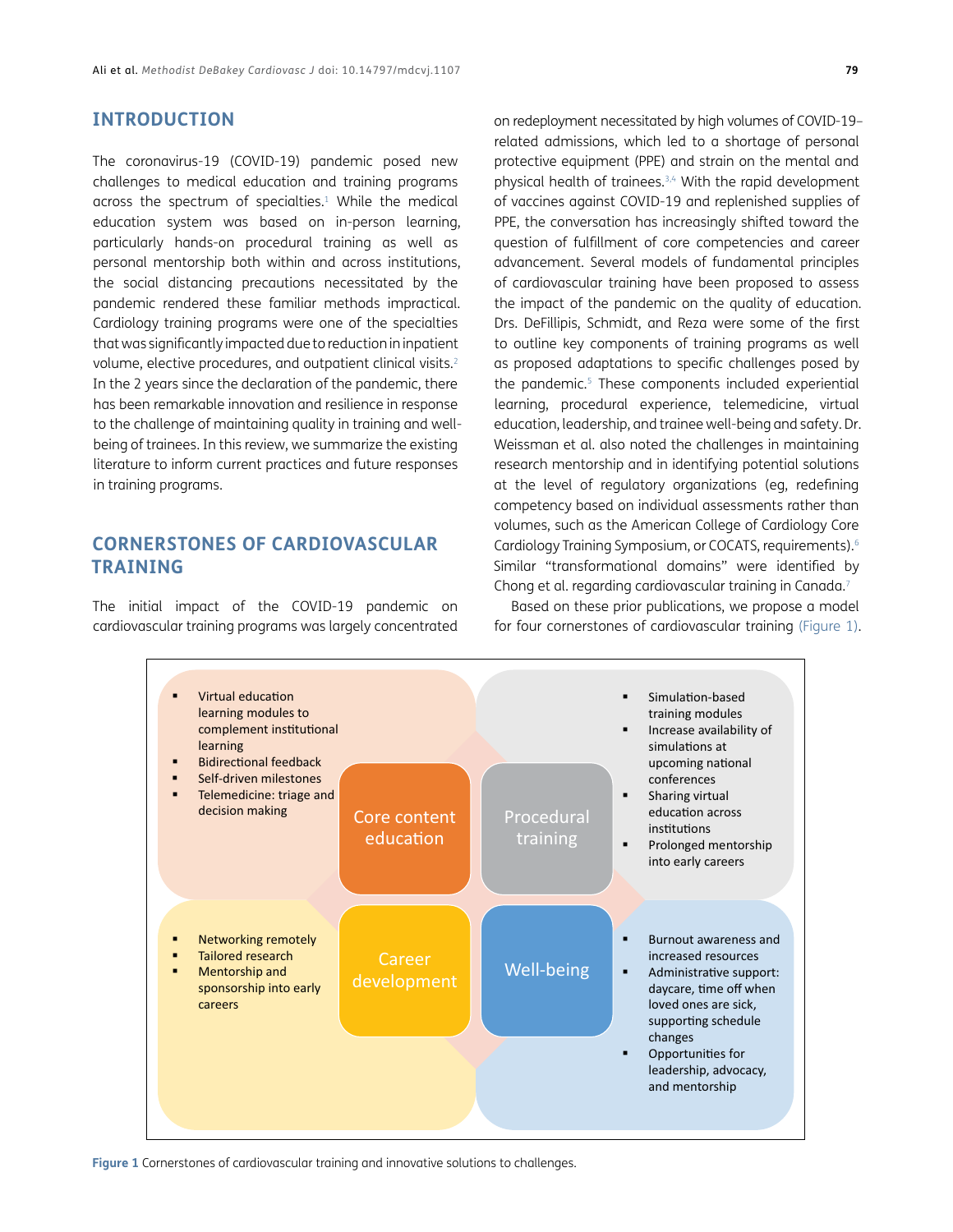As we enter our third year of the pandemic, there are a few considerations to keep in mind. Compared to past years, more incoming fellows may have had less exposure to cardiology electives and fewer opportunities to engage in cardiology-related research.<sup>8</sup> In addition, some incoming fellows may have had disruptions in their education due to redeployment or potentially less procedural experience.<sup>[1](#page-6-1)</sup> While virtual education has increased the availability of resources for trainees, they may have missed out on the benefits of in-person education—the engagement, networking, and opportunity for their own presentations at national conferences[.9](#page-6-9) "Zoom fatigue" may be an ongoing challenge for trainees who have trained in this no-contact virtual world for 2 years.<sup>5</sup> On the other hand, whether transitioning from residency to fellowship or from fellowship to subspecialty fellowship/early career, trainees have had 2 years of experience, or lessons learned, that can inform present and future responses to the pandemic. In the following sections, the four domains of cardiovascular training—core content education, procedural training, career development, and well-being—are discussed in detail.

## **CORE CONTENT EDUCATION**

The pandemic highlighted the importance of a clinical skill that was previously underrecognized: competency in telemedicine. According to a national survey of cardiology fellows, 66% were providing telemedicine care and 74% felt that additional training in virtual clinical encounters would be beneficial.<sup>[4](#page-6-5)</sup> While telemedicine minimizes potential exposures to the virus among those who are unknowingly infected, it has also posed new challenges to our trainees in maintaining quality care. We have learned to work through technological difficulties and account for the lack of in-person physical exams; however, there must be renewed emphasis in taking a proper, detailed history. In addition, the "look test" over the video telemedicine—for example, to determine whether a patient is in distress or in extreme volume overload—constitutes a key physical exam finding. Gathering available data such as heart rates, blood pressures, and weights and utilizing remote monitoring such as event monitors or CardioMEMs is an important aspect of virtual patient care.<sup>[10](#page-6-10)</sup> The final medical decision making regarding next steps is a complex interplay of the patient's clinical status and indicated further workup and management, the patient's personal risk of contracting the virus, and management of limited resources. Even in non-pandemic times, triaging patients based on information available over the phone is an invaluable skill.<sup>10</sup> Three-way call capabilities to include the fellow, attending physician, and patient as well as allowing

adequate time for feedback on tele-visits is essential to ensure patient safety and fellows' education.<sup>5</sup>

One of the fundamental changes that has occurred during the pandemic is the transition from in-person to virtual education, which has been a shared experience across nearly all programs.<sup>4</sup> When considering the traditional core content education, the importance of self-assessment to shape curriculum has become even more important during the pandemic. In fact, the recent changes to core programmatic requirements by the American College of Graduate and Medical Education stipulates that trainees engage in self-assessments twice a year with regard to achieving milestones in the six core competencies[.11](#page-6-11) By adding these opportunities for reflection, trainees and program directors can engage in targeted discussions regarding areas in which trainees may require additional training and create individualized learning plans. Furthermore, this exercise allows programs that are particularly impacted by the pandemic to focus on competency-based rather than volume-based learning. These changes promote not only self-actualization but also provide opportunities for program leadership to identify areas that require further investment from the program.

Regarding the transition to virtual education, the responses from fellows have been largely positive; 73% of fellows reported enjoying the virtual learning and hoped to continue having access to online resources even after the pandemic[.4](#page-6-4) In fact, in one survey of pediatric cardiology fellows, almost all of them (93.7%) felt that online learning compared to in-person lectures was as convenient and improved fellows' attendance (93.0%).<sup>12</sup> The majority of these respondents also felt that virtual education was equally or more effective in educational value compared to in-person learning.[12](#page-6-12) A review by Senapati et al. in the July 2020 issue of the *Methodist DeBakey Cardiovascular Journal* reported on the importance of social media and virtual learning in education and career development for fellows and early career cardiologists[.13](#page-6-13) National societies, such as the American College of Cardiology and American Heart Association, have made virtual resources, including recorded lectures, available for cardiology fellows to access for free. These have improved access to core content during a time educational conferences at their home institutions were delayed or cancelled.

While there have been many improvements in the delivery of core content education, several challenges have been identified during the first 2 years of the pandemic. Although the increased availability of online resources has improved access, it has also led to a significant increase in screen time, $7,14$  $7,14$  which has been associated with burnout, depression, and anxiety. Also, more in-person communication has been replaced by e-mails, which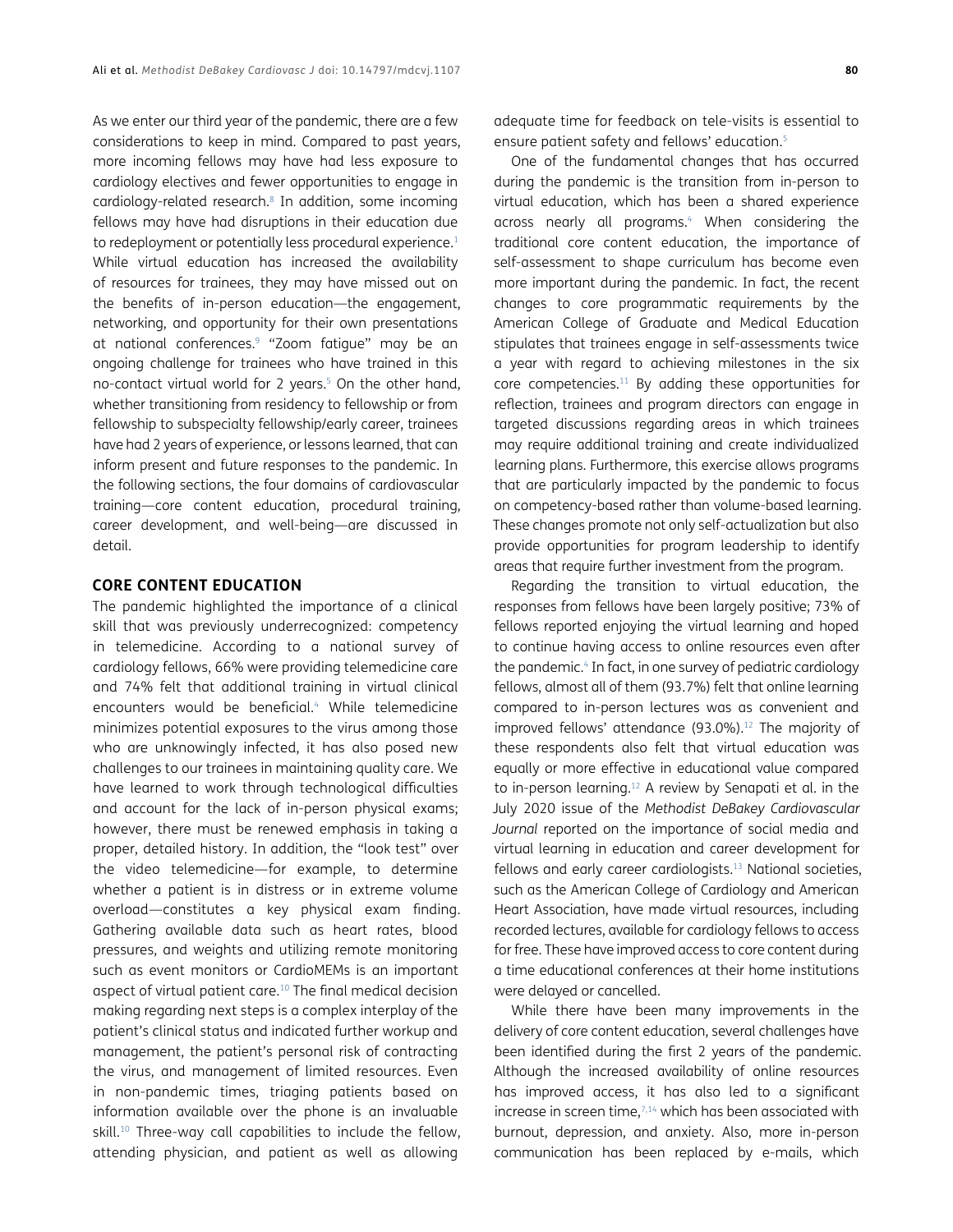has increased administrative burden for both fellows and faculty.[15](#page-7-1) While online access has made it more convenient to attend meetings and conferences from anywhere, $12$  the majority of fellows have reported more likelihood of distraction and lower retention of presented material.[16](#page-7-2) Lastly, online platforms can have several inherent limitations, such as reliance on variable quality of Internet connection, interference from background noise, or difficulty hearing from multiple participants at the same time.

There have been several proposed solutions to combat these challenges. To reduce the administrative burdens and stress of increased screen time, some programs have centralized their online presence to one platform, such as Microsoft Teams, which permits sharing of information, scheduling meetings, and holding conferences.[15](#page-7-1) Such centralization, however, requires up-front investment to educate and orient the staff to take advantage of its features across the system. To improve engagement and participation, new features have been put to the test, such as "live polls" during conferences to allow the audience to "control the mouse," and in-person smaller group gatherings during times of low incidence of COVID.<sup>15</sup> Other programs have come together locally on virtual platforms to share cases and educational opportunities. The New England consortium of interventional cardiology fellows is one such example; it has had great success in augmenting its training particularly during times of high incidence of COVID and low volumes of procedures.[17](#page-7-3)

In one study done during the pandemic, virtual platforms were directly compared to historical in-person classrooms among medical students in clinical radiology rotations.18 Students reported less satisfaction with virtual education compared to in-person classrooms as it pertained to didactic quality, engagement of lecturers, and knowledge gained.18 However, exam grades were significantly better in the virtual education group compared to in-person group at the end of the rotation.18 Of note, this intervention involved a structured format, including prelecture videos that students were expected to watch to prepare for classes and thereby actively participate during the lecture in reading radiographic images themselves. Such methods, titled "heutagogic teaching model of blended learning," could supplement interpretation of echocardiography and catheter-based angiograms for fellows during virtual training times.18 Future studies can investigate how to further optimize virtual education such as the mode of delivery (eg, live versus recorded lectures), type of content best delivered through online education (eg, interpretation of studies versus procedural training), and supplemental resources (eg, pre- and post-tests).

### **PROCEDURAL TRAINING**

With significantly fewer patients presenting with acute cardiac complaints as well as deferral of elective procedures,<sup>19</sup> the procedural learning opportunities in cardiac catheterization labs have decreased significantly. Between January and March of 2020, 95% of interventional cardiology fellows reported foreseeing a moderate to severe impact on their training that year.<sup>20</sup> By April 2020, 50% of the fellows reported more than a 75% decline in procedural volumes during the same time period.<sup>21</sup> The pandemic had a similar impact on transthoracic and transesophageal echocardiographic image acquisition training. In a survey by Rao et al., 69% of fellows reported acquiring fewer transthoracic echocardiograms and 88% reported a decrease in echocardiography lab staffing.<sup>4</sup> Given the necessary social distancing precautions, stress tests had been suspended at various times,<sup>22</sup> leading to fewer opportunities for fellows to oversee stress tests and respond to stress lab emergencies. Currently, there are no studies describing the impact of COVID on the class of fellows beginning their training in July 2021. Future investigations are needed to better understand how the impact of the COVID-19 pandemic may have evolved over time and, in particular, differed across geographic regions.

Despite the training limitations imposed by the pandemic, cardiology fellows must still follow the training guidelines established in the 2015 COCATS requirements, which are the most current.<sup>23</sup> [Table 1](#page-4-0) shows the suggested minimum number of procedures and examinations required to be considered proficient at each level of training in catheterization, echocardiography, and nuclear medicine. Because fellows have faced significant challenges meeting such volume-based requirements, the National Board of Echocardiography extended the amount of time available to obtain requisite procedural experience by 1 year for those unable to complete the required volume due to the pandemic.<sup>24</sup> On the other hand, some have called on these governing boards to reduce stringent procedural volume requirements.<sup>25,26</sup> In fact, it is important to note that the 2015 COCATS authors emphasized a shift toward *competency*-based training from a minimum volumebased requirement.[27](#page-7-12) In addition to learning the technical skills of a particular procedure, fellows are expected to demonstrate proficiency in medical knowledge, patient care, practice learning and improvement, interpersonal and communication skills, and professionalism.[23](#page-7-8) These are areas of competency that may be best addressed on an individual level, with self-assessment and bidirectional feedback between the fellow and program directors.

At the end of the day, technical skills and understanding of complications are best learned through in-person training opportunities. Simulation-based training (SBT) to increase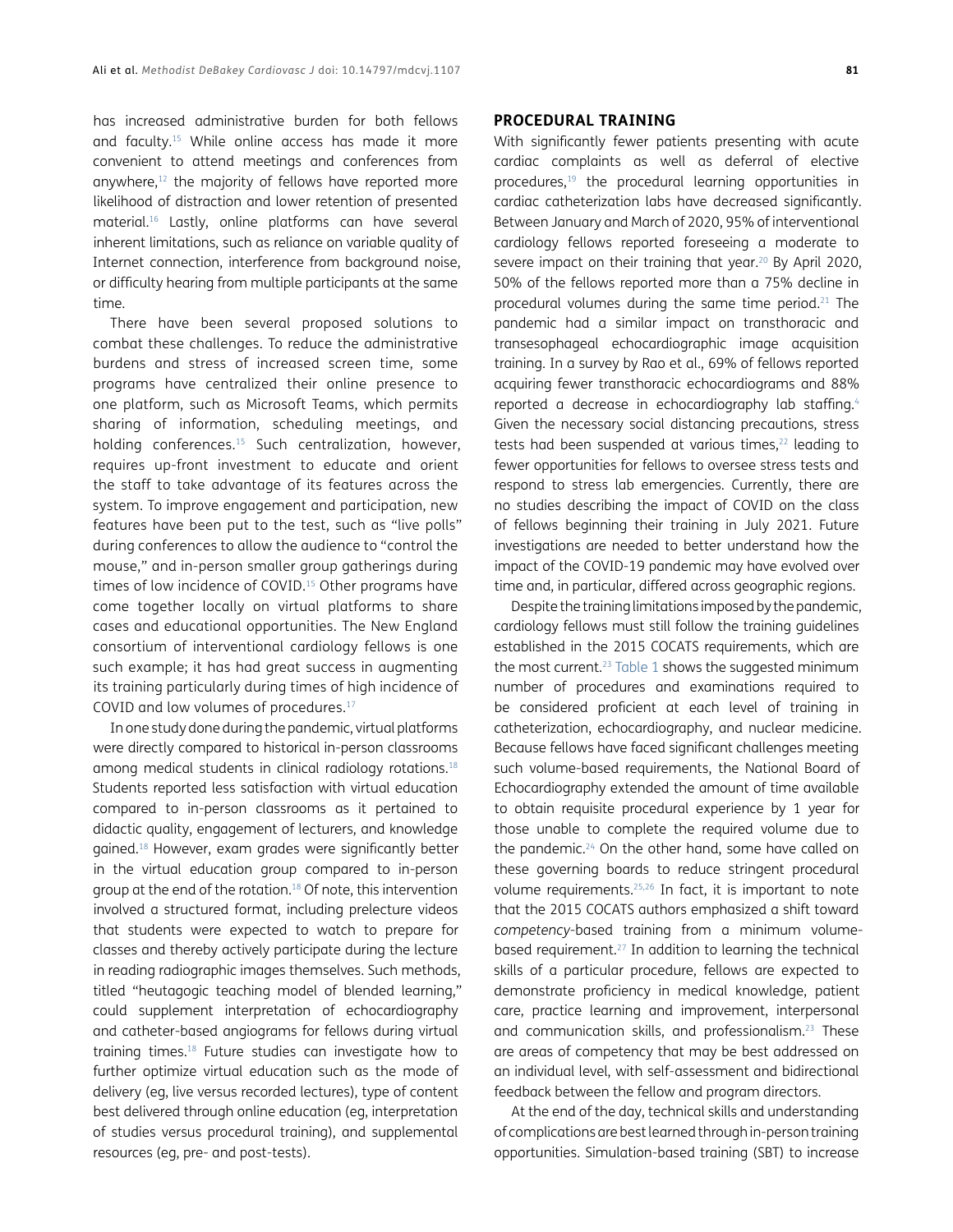| <b>FIELD</b>       | <b>LEVEL 1</b>                                                                                                                       | <b>LEVEL 2</b>                                                                             | <b>LEVEL 3</b>                                                                                                                                                                                                                                                                                                                         |
|--------------------|--------------------------------------------------------------------------------------------------------------------------------------|--------------------------------------------------------------------------------------------|----------------------------------------------------------------------------------------------------------------------------------------------------------------------------------------------------------------------------------------------------------------------------------------------------------------------------------------|
| Catheterization    | 4 months<br>100 diagnostic procedures<br>50 coronary angiographies<br>25 valvular, myocardial, pericardial,<br>congenital procedures | 6 months<br>300 diagnostic procedures<br>Peripheral vascular: 100<br>diagnostic procedures | Additional year<br>No specific minimum requirement noted                                                                                                                                                                                                                                                                               |
| Echocardiography   | 3 months<br>75 TTE exams performed<br>150 TTE exams interpreted                                                                      | 6 months<br>150 TTE exams performed<br>300 TTE exams interpreted                           | 150 TTE exams performed<br>750 TTE exams interpreted<br>150 TEE exams performed and interpreted<br>3D TTE or TEE: 50 for valve disease, 50 for<br>ventricular volumes, function, ejection<br>fraction<br>100 contrast TTEs<br>50 strain and strain rate quantifications<br>200 stress TTEs including 25 for<br>noncoronary indications |
| Nuclear cardiology | 2 months<br>100 examinations                                                                                                         | 4 months<br>300 exams interpreted                                                          | Additional year<br>No specific minimum requirement noted                                                                                                                                                                                                                                                                               |

<span id="page-4-0"></span>**Table 1** American College of Cardiology Core Cardiology Training Symposium requirements for proficiency levels in catheterization, echocardiography, and nuclear medicine. TTE: transthoracic echocardiogram, TEE: transesophageal echocardiogram

hands-on experiences during peak incidence has gained interest during the pandemic. Even prior to pandemic times, SBT for performing coronary angiograms was noted to provide an advantage over standard training without simulation.28,[29](#page-7-13) In one randomized controlled trial with 27 cardiology fellows, SBT for performing a selective coronary angiogram led to significant improvement in technical and global performance as determined by an attending cardiologist who was blinded to the intervention.<sup>28</sup> Psychomotor skills and hand-eye coordination involved in obtaining intravascular access, mounting the catheter over the wire, advancement of the catheter, and engagement of coronary arteries were all found to improve after SBT-based training.28 A similar virtual training environment was tested for training echocardiography image acquisition at the University of Texas Southwestern cardiology program.[30](#page-7-14) The simulation-based scanning facilitated remote bidirectional feedback between advanced sonographers and trainees and improved performance based on a checklist of basic images and targeted disease processes, such as pericardial effusion and aortic stenosis.<sup>[30](#page-7-14)</sup>

It is unclear whether SBT and web-based conferences can adequately compensate for the loss of in-person learning opportunities during the pandemic. While it seems unfair to lengthen fellowships, many graduating fellows do report concerns regarding their competencies in procedures due to limited training opportunities during the pandemic. Interestingly, in a 2020 survey of 135 interventional cardiology fellows and 152 program directors, 49% of the fellows felt their procedural competence was impaired while 97% of program directors felt their fellows would be procedurally competent.[17](#page-7-3) This discordance highlights the importance of a feedback loop to not only

identify areas for improvement but also help graduating fellows build confidence in their skillset. SBT may help to increase "face-to-face" time with the instructors, even if remotely, and allow fellows to reach their own self-driven milestones by graduation. Unfortunately, according to a survey done in 2020, only 20% of cardiology fellows have access to simulation centers.<sup>4</sup> With some national conferences returning to in-person meetings, there may be opportunities for the industries to provide additional simulation center opportunities for fellows who can attend in person. Moreover, during the next few years, it may be particularly important for graduating fellows to have prolonged mentorship into their early careers and continue on their self-assessment learning plans with the help of chosen mentors.[5](#page-6-5)

## **CAREER DEVELOPMENT**

This year, the cardiology fellows who are graduating in 2023 are preparing their subspecialty fellowship or job applications. From their very first year of training, which began in July 2020 prior to vaccine availability, this class of fellows experienced impaired in-person learning opportunities due to the pandemic. Fellows reported being concerned about their early career prospects as early as 2019, when the pandemic first appeared.<sup>4</sup> With the ensuing reduction in procedural volumes, there were hiring freezes in some areas, and interventional cardiologists reported limited job opportunities. $17$  There has been a significant amount of literature generated regarding the residency match process, particularly in competitive specialties such as dermatology, radiology, and surgery. Of note, while there are concerns about limited networking due to restrictions in away rotations and in-person national conferences, the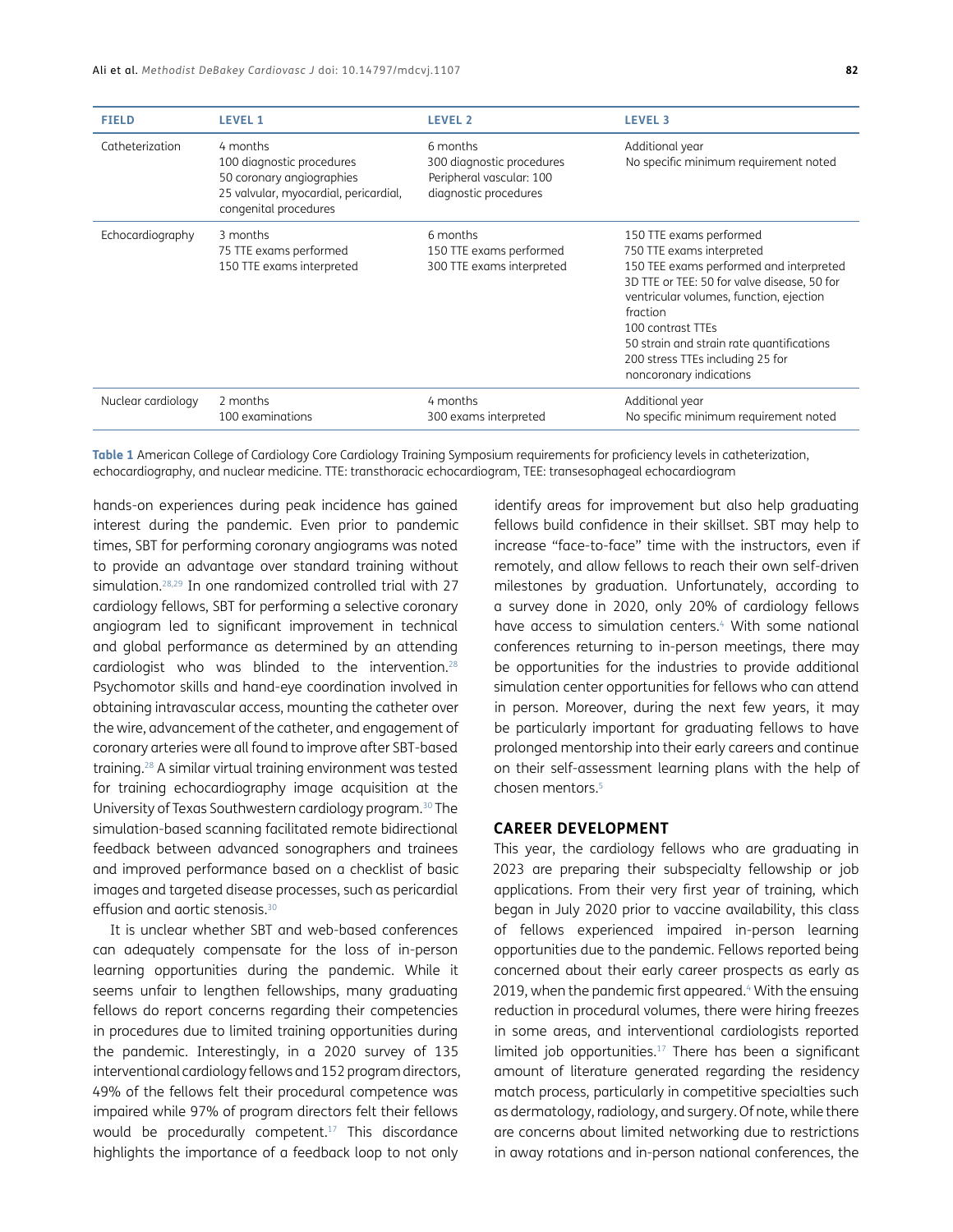impact on the residency match has been mixed. One survey of 2020/2021 applicants to plastic surgery found that applicants were more likely to match to programs where they had prior connections (including home institutions), $31$ while another survey of otolaryngology applicants and program directors found that there was no significant geographic clustering[.32](#page-7-16) The real impact of the pandemic on the cardiology subspecialty fellowship match or the hiring process remains unknown and is an important area for future research.<sup>17</sup>

In many cases, social distancing requirements prevented fellows from pursuing their usual networking opportunities and, in some cases, from completing their clinical research. The majority of cardiology fellows (62%) reported cancelling attendance at national conferences, with 24% stating that they even cancelled their own presentations.<sup>4</sup> To address such challenges, our national societies have increased their efforts to promote networking remotely and to create options to attend national conferences virtually. The ability to present virtually may increase opportunities for fellows to participate by reducing the required travel expenses and the time away from clinical responsibilities. During their 2021 national conference, the ACC held a "virtual career fair" in which fellows could connect with mentors and other like-minded fellows based on their interests. An increase in other virtual gatherings occurred across local and state chapters in 2021, such as a women-in-cardiology meet and greet event held by the Texas ACC chapter. The American Heart Association maintains an updated database of available jobs as well as access to over \$100 million in research funding. While the pandemic may have slowed down clinical trials that require patient enrollment, the lower clinical volumes can also afford fellows the opportunity to engage in other types of research, such as literature reviews and retrospective studies<sup>9</sup> as well as COVID-19-related research.<sup>33</sup> Even as clinical volume returns and distancing requirements subside enough to allow in-person national meetings, these resources may continue to benefit fellows to further their career interests. Future investigations may help to identify needs and resources for cardiology fellows and trainees with regard to additional skills needed to network in the virtual space, whether via email or videoconferencing.

## **WELL-BEING**

The impact of COVID-19 on trainees' mental health was recognized early in the pandemic.<sup>34</sup> Particularly with limited availability of PPE, 81% of fellows reported concerns about personally contracting COVID-19 and 87% were concerned about transmitting the virus to their loved ones.<sup>4</sup> Burnout became more prevalent and was significantly associated with loss of learning opportunities, unpredictable schedules, and lack of procedural volumes to ensure competency prior to graduation.<sup>1[,35](#page-7-19)</sup> These challenges were met with a renewed focus on support for the trainees—whether it was time off from work to care for sick loved ones, schedule changes to accommodate needs, or increased child support when community resources were closed.<sup>[2,](#page-6-2)[6](#page-6-6)[,36](#page-7-20)</sup>

The availability of virtual options for conferences, patient clinic visits, and coordination of care has the potential to help trainees become more efficient and improve lifework balance as long as it does not increase the burden of unnecessary documentation and meetings. The pandemic saw increased social media presence among fellows and early career cardiologists, which provided a sense of community and assuaged fears as we tackled difficult challenges such as optimal management of STelevation myocardial infarction during COVID-19 surges.<sup>36</sup> Importantly, mental health conditions such as depression and anxiety among healthcare workers became more recognized during the pandemic, leading to creation of more accessible mental health resources.<sup>2</sup> Kotta et al. summarized resources that are available to support physician well-being, such as Headspace, Breathe2Relax, and Insight Timer.<sup>37</sup> In this regard, program leadership can serve an important role as advocates for trainees. By creating layers of backup, fellows were able to take the time needed for their loved ones or themselves as they cope with new life challenges from the pandemic.<sup>36</sup> Interprogram leadership, such as the Committee of Interns and Residents, advocated for adequate PPE and hazard pay. In our own hospital, when the cardiac intensive care unit (ICU) had to be repurposed for COVID-19 patient care, our fellows were reassigned to cardiac floors and cardiovascular ICUs to continue their core cardiovascular training while limiting their exposures.

## **CONCLUSION**

The COVID-19 pandemic has necessitated several changes to cardiovascular training paradigms to compensate for the large reduction in clinical volumes and training opportunities. However, the pandemic has also encouraged rapid exchange of ideas in best practices for maintaining educational excellence in our cardiovascular training programs. While we continue to face high levels of uncertainty with regard to COVID-19, our fellows and program leadership across the country continue to rise to the challenge. Ultimately, online resources, a renewed focus on individualized learning plans, and programmatic changes to prevent burnout are positive changes that will continue to benefit us beyond the pandemic times.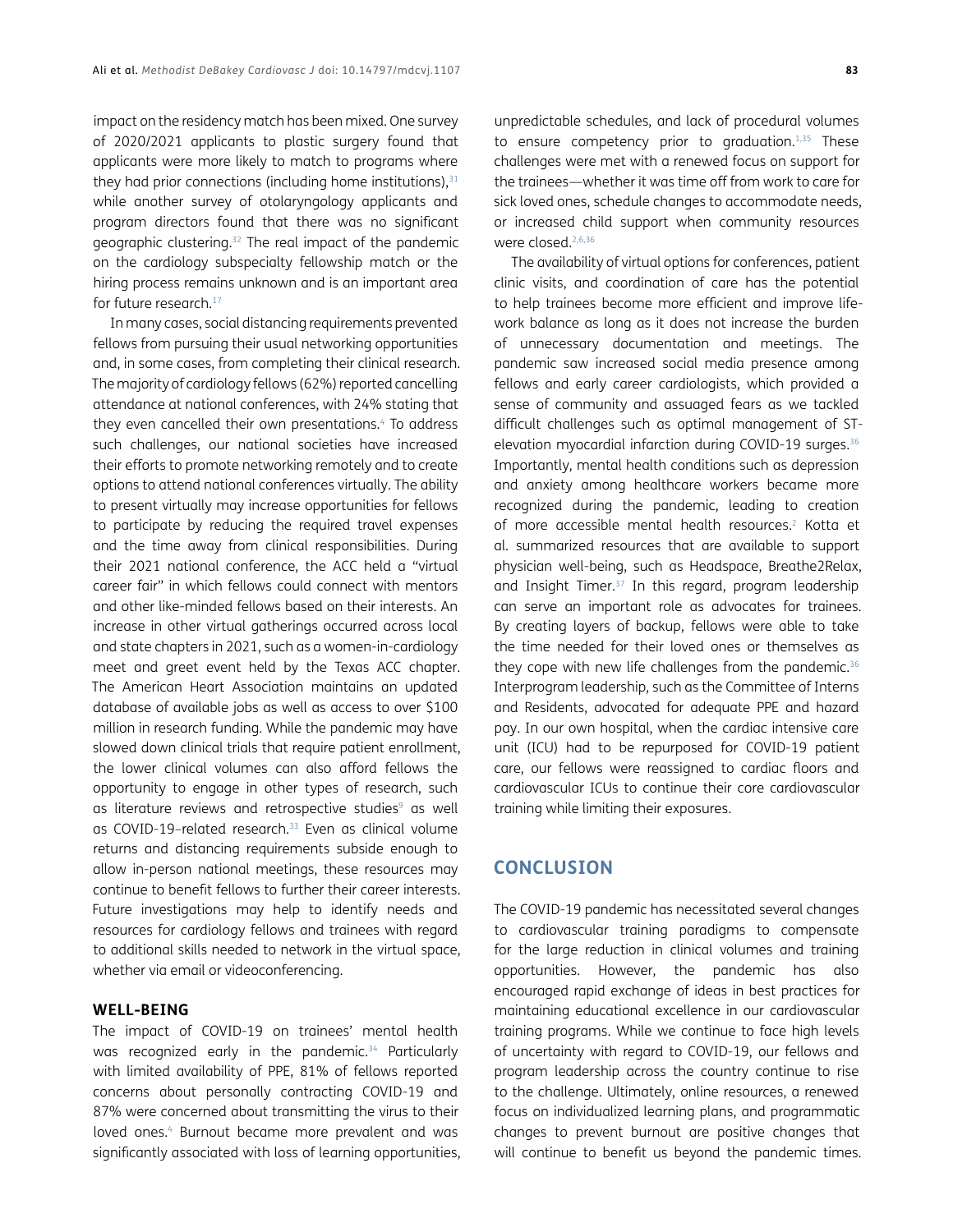Ongoing innovation, particularly with regard to procedural learning, and increasing access to simulation-based training in catheterization and echocardiography labs are important areas for future research.

# **KEY POINTS**

- **•**  Cardiovascular training programs have developed innovative solutions to the challenges posed by the reduction in clinical volumes and necessary contact precautions during the COVID-19 pandemic.
- **Educational content available via website has** democratized and improved access to learning resources for all fellows; however, effective procedural training still remain a challenge.
- **•**  Ongoing efforts are needed to maintain and improve upon burnout prevention strategies and increase collaboration/networking opportunities within and across different cardiovascular programs.
- Future studies are needed to better understand how some of these mitigation strategies have improved the learning and career development opportunities for fellows-in-training during the last year of COVID-19 pandemic.

# **COMPETING INTERESTS**

The authors have no competing interests to declare.

# <span id="page-6-0"></span>**AUTHOR AFFILIATIONS**

**Hyeon-Ju R. Ali, MD** [orcid.org/0000-0002-3378-9154](http://orcid.org/0000-0002-3378-9154) Department of Cardiology, Houston Methodist Hospital, Houston, Texas, US

### **Stephen H. Little, MD**

Department of Cardiology, Houston Methodist Hospital, Houston, Texas, US

**Nadeen N. Faza, MD <sup>1</sup>** [orcid.org/0000-0002-0601-8741](http://orcid.org/0000-0002-0601-8741) Department of Cardiology, Houston Methodist Hospital, Houston, Texas, US

# **REFERENCES**

- <span id="page-6-1"></span>1. **Lou SS, Goss CW, Evanoff BA, Duncan JG, Kannampallil T.** Risk factors associated with physician trainee concern over missed educational opportunities during the COVID-19 pandemic. BMC Med Educ. 2021 Apr 17;21(1):216. doi: [10.1186/s12909-021-02665-0](https://doi.org/10.1186/s12909-021-02665-0)
- <span id="page-6-2"></span>2. **Enujioke SC, McBrayer K, Soe KC, Imburgia TM, Robbins C.** Impact of COVID-19 on post graduate medical education

and training. BMC Med Educ. 2021 Nov 16;21(1):580. doi: [10.1186/s12909-021-03019-6](https://doi.org/10.1186/s12909-021-03019-6)

- <span id="page-6-3"></span>3. **Gallagher MJ, Bloomingdale R, Berman AD, Williamson BD, Dixon SR, Safian RD.** Strategic deployment of cardiology fellows in training using the accreditation council for graduate medical education coronavirus disease 2019 framework. J Am Heart Assoc. 2020 Jul 21;9(14):e017443. doi: [10.1161/JAHA.120.017443](https://doi.org/10.1161/JAHA.120.017443)
- <span id="page-6-4"></span>4. **Rao P, Diamond J, Korjian S,** et al. The Impact of the COVID-19 Pandemic on Cardiovascular Fellows-in-Training: A National Survey. J Am Coll Cardiol. 2020;76(7):871-875. doi: [10.1016/j.jacc.2020.06.027](https://doi.org/10.1016/j.jacc.2020.06.027)
- <span id="page-6-5"></span>5. **DeFilippis EM, Stefanescu AC, Reza N.** Adapting the Educational Environment for Cardiovascular Fellowsin-Training During the COVID-19 Pandemic. J Am Coll Cardiol. 2020 May 26;75(20):2630-2634. doi: [10.1016/j.](https://doi.org/10.1016/j.jacc.2020.04.013) [jacc.2020.04.013](https://doi.org/10.1016/j.jacc.2020.04.013)
- <span id="page-6-6"></span>6. **Weissman G, Arrighi JA, Botkin NF,** et al. The Impact of COVID-19 on Cardiovascular Training Programs: Challenges, Responsibilities, and Opportunities. J Am Coll Cardiol. 2020 Aug 18;76(7):867-870. doi: [10.1016/j.jacc.2020.06.026](https://doi.org/10.1016/j.jacc.2020.06.026)
- <span id="page-6-7"></span>7. **Chong JH, Chahal A, Ricci F,** et al. The Transformation of Cardiology Training in Response to the COVID-19 Pandemic: Enhancing Current and Future Standards to Deliver Optimal Patient Care. Can J Cardiol. 2021 Mar;37(3):519-522. doi: [10.1016/j.cjca.2021.01.009](https://doi.org/10.1016/j.cjca.2021.01.009)
- <span id="page-6-8"></span>8. **Shapiro H, Reza N.** Cardiovascular Medical Education During the Coronavirus Disease 2019 Pandemic: Challenges, Adaptations, and Considerations for the Future. US Cardiol. 2021;15:e05. doi: [10.15420/usc.2020.25](https://doi.org/10.15420/usc.2020.25)
- <span id="page-6-9"></span>9. **Goel S, Sharma A.** COVID-19 pandemic and its impact on cardiology and its subspecialty training. Prog Cardiovasc Dis. Jul-Aug 2020;63(4):525-526. doi: [10.1016/j.](https://doi.org/10.1016/j.pcad.2020.05.004) [pcad.2020.05.004](https://doi.org/10.1016/j.pcad.2020.05.004)
- <span id="page-6-10"></span>10. **Feldman S, Liu J, Steingart R, Gupta D.** Cardio-oncology Training in the COVID-19 Era. Curr Treat Options Oncol. 2021 Jun 7;22(7):58. doi: [10.1007/s11864-021-00855-y](https://doi.org/10.1007/s11864-021-00855-y)
- <span id="page-6-11"></span>11. [ACGME.org](http://ACGME.org) [Internet]. Chicago, IL: Accreditation Council for Graduate Medical Education; c2022. Eno C, Correa R, Nancy Stewart EH, et al. Milestones Guidebook for Residents and Fellows; 2020 [cited 2022 May 5]. Available from: [https://www.acgme.org/globalassets/pdfs/milestones/](https://www.acgme.org/globalassets/pdfs/milestones/milestonesguidebookforresidentsfellows.pdf) [milestonesguidebookforresidentsfellows.pdf](https://www.acgme.org/globalassets/pdfs/milestones/milestonesguidebookforresidentsfellows.pdf)
- <span id="page-6-12"></span>12. **Ganigara M, Sharma C, Molina Berganza F, Joshi K, Blaufox AD, Hayes DA.** Didactic education in paediatric cardiology during the COVID-19 pandemic: a national fellow survey. Cardiol Young. 2021 Mar;31(3):377-380. doi: [10.1017/](https://doi.org/10.1017/S1047951120003996) [S1047951120003996](https://doi.org/10.1017/S1047951120003996)
- <span id="page-6-13"></span>13. **Senapati A, Khan N, Chebrolu LB.** Impact of Social Media and Virtual Learning on Cardiology During the COVID-19 Pandemic Era and Beyond. Methodist Debakey Cardiovasc J. Jul-Sep 2020;16(3):e1-e7. doi: [10.14797/mdcj-16-3-e1](https://doi.org/10.14797/mdcj-16-3-e1)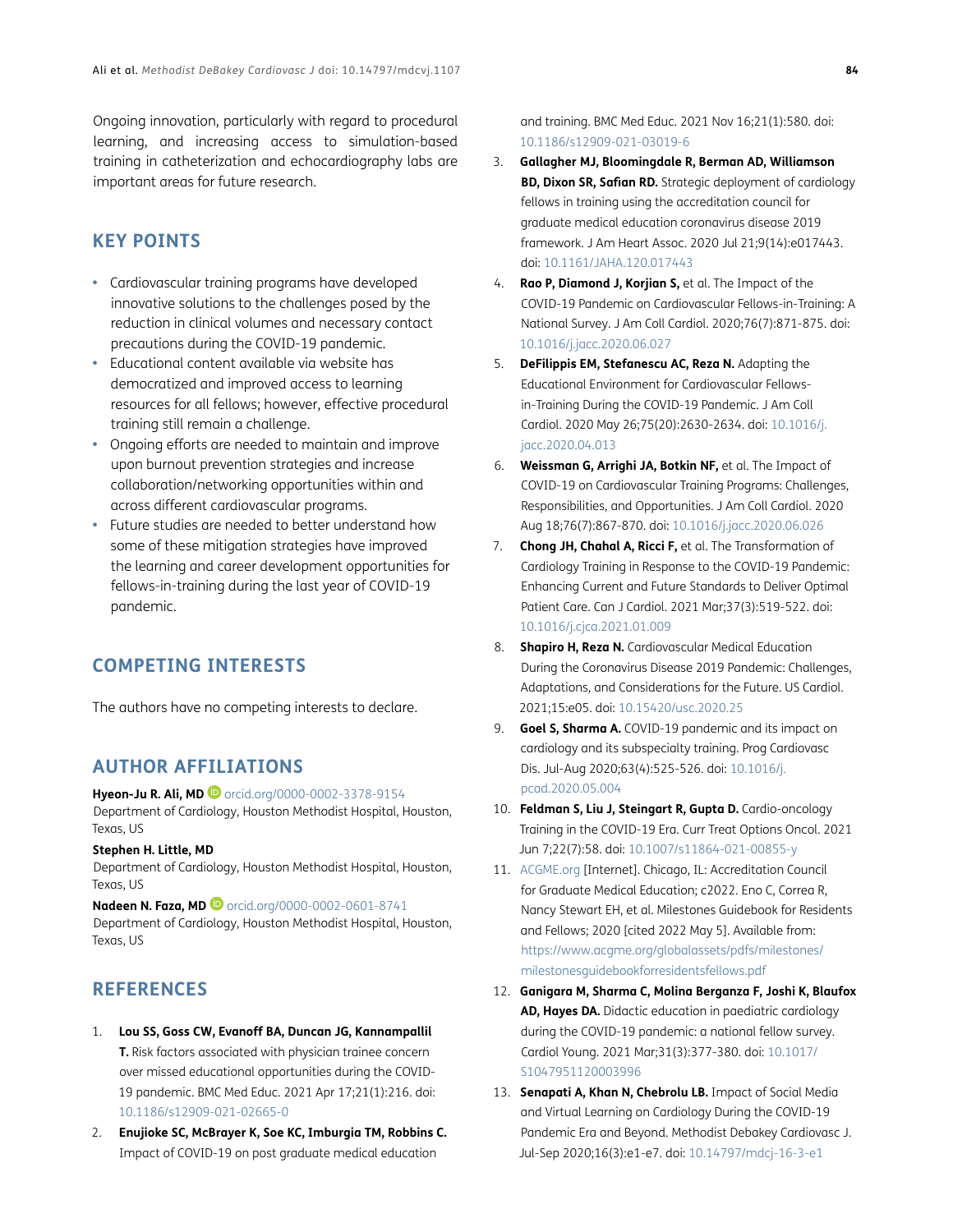- <span id="page-7-0"></span>14. **Mheidly N, Fares MY, Fares J.** Coping With Stress and Burnout Associated With Telecommunication and Online Learning. Front Public Health. 2020 Nov 11;8:574969. doi: [10.3389/fpubh.2020.574969](https://doi.org/10.3389/fpubh.2020.574969)
- <span id="page-7-1"></span>15. **Almarzooq ZI, Lopes M, Kochar A.** Virtual Learning During the COVID-19 Pandemic: A Disruptive Technology in Graduate Medical Education. J Am Cardiol. 2020 May 26;75(20):2635-2638. doi: [10.1016/j.jacc.2020.04.015](https://doi.org/10.1016/j.jacc.2020.04.015)
- <span id="page-7-2"></span>16. **Shams P, Ahmed I, Shahab H,** et al. Cardiovascular fellowin-training feedback on virtual and simulator-based learning experience during Covid-19 pandemic in a low to middle income country - A cross-sectional study. Ann Med Surg (Lond). 2021 Sep;69:102786. [doi: 10.1016/j.](https://doi.org/10.1016/j.amsu.2021.102786) [amsu.2021.102786](https://doi.org/10.1016/j.amsu.2021.102786)
- <span id="page-7-3"></span>17. **Shah S, Castro-Dominguez Y, Gupta T,** et al. Impact of the COVID-19 pandemic on interventional cardiology training in the United States. Catheter Cardiovasc Interv. 2020 Nov;96(5):997-1005. doi: [10.1002/ccd.29198](https://doi.org/10.1002/ccd.29198)
- 18. **Teichgräber U, Mensel B, Franiel T,** et al. Virtual inverted classroom to replace in-person radiology lectures at the time of the COVID-19 pandemic - a prospective evaluation and historic comparison. BMC Med Educ. 2021 Dec 11;21(1):611. doi: [10.1186/s12909-021-03061-4](https://doi.org/10.1186/s12909-021-03061-4)
- <span id="page-7-4"></span>19. **Kiss P, Carcel C, Hockham C, Peters SAE.** The impact of the COVID-19 pandemic on the care and management of patients with acute cardiovascular disease: a systematic review. Eur Heart J Qual Care Clin Outcomes. 2021 Jan 25;7(1):18-27. doi: [10.1093/ehjqcco/qcaa084](https://doi.org/10.1093/ehjqcco/qcaa084)
- <span id="page-7-5"></span>20. **Gupta T, Nazif TM, Vahl TP,** et al. Impact of the COVID-19 pandemic on interventional cardiology fellowship training in the New York metropolitan area: A perspective from the United States epicenter. Catheter Cardiovasc Interv. 2021;97(2):201-205. doi: [10.1002/ccd.28977](https://doi.org/10.1002/ccd.28977)
- <span id="page-7-6"></span>21. **Banerjee S, Tarantini G, Abu-Fadel M,** et al. Coronavirus Disease 2019 Catheterization Laboratory Survey. J Am Heart Assoc. 2020 Aug 4;9(15):e017175. doi: [10.1161/](https://doi.org/10.1161/JAHA.120.017175) [JAHA.120.017175](https://doi.org/10.1161/JAHA.120.017175)
- <span id="page-7-7"></span>22. **Skali H, Murthy VL, Al-Mallah MH,** et al. Guidance and Best Practices for Nuclear Cardiology Laboratories During the COVID-19 Pandemic: An Information Statement From ASNC and SNMMI. Circ Cardiovasc Imaging. 2020 Sep;13(9):e011761. doi: [10.1161/CIRCIMAGING.120.011761](https://doi.org/10.1161/CIRCIMAGING.120.011761)
- <span id="page-7-8"></span>23. **Sinha SS, Julien HM, Krim SR,** et al. COCATS 4: Securing the Future of Cardiovascular Medicine. J Am Coll Cardiol. 2015 May 5;65(17):1907-14. doi: [10.1016/j.jacc.2015.03.015](https://doi.org/10.1016/j.jacc.2015.03.015)
- <span id="page-7-9"></span>24. **Labovitz AJ, Stoddard MF.** Echo Training Post-COVID: Response from the National Board of Echocardiography. J Am Soc Echocardiogr. 2020 Aug;33(8):1052. doi: [10.1016/j.](https://doi.org/10.1016/j.echo.2020.05.025) [echo.2020.05.025](https://doi.org/10.1016/j.echo.2020.05.025)
- <span id="page-7-10"></span>25. **Berookhim J, Correa A, Tamis-Holland JE.** Notes From the Eye of the Storm: Trainees at the Frontlines of the COVID-19

Pandemic. J Am Coll Cardiol. 2020 Jul 14;76(2):218-220. doi: [10.1016/j.jacc.2020.05.021](https://doi.org/10.1016/j.jacc.2020.05.021)

- <span id="page-7-11"></span>26. **Dineen EH, Hsu JJ, Saeed A.** Reinforcing Cardiology Training During a Pandemic: An Open Letter to Our Leaders. Circulation. 2020 Jul 14;142(2):95-97. doi: [10.1161/](https://doi.org/10.1161/CIRCULATIONAHA.120.047593) [CIRCULATIONAHA.120.047593](https://doi.org/10.1161/CIRCULATIONAHA.120.047593)
- <span id="page-7-12"></span>27. **Halperin JL, Williams ES, Fuster V.** COCATS 4 Introduction. J Am Coll Cardiol. 2015 May 5;65(17):1724-1733. doi: [10.1016/j.](https://doi.org/10.1016/j.jacc.2015.03.020) [jacc.2015.03.020](https://doi.org/10.1016/j.jacc.2015.03.020)
- 28. **Bagai A, O'Brien S, Al Lawati H,** et al. Mentored simulation training improves procedural skills in cardiac catheterization: a randomized, controlled pilot study. Circ Cardiovasc Interv. 2012 Oct;5(5):672-9. doi: [10.1161/](https://doi.org/10.1161/CIRCINTERVENTIONS.112.970772) [CIRCINTERVENTIONS.112.970772](https://doi.org/10.1161/CIRCINTERVENTIONS.112.970772)
- <span id="page-7-13"></span>29. **Schimmel DR, Sweis R, Cohen ER, Davidson C, Wayne DB.** Targeting clinical outcomes: Endovascular simulation improves diagnostic coronary angiography skills. Catheter Cardiovasc Interv. 2016 Feb 15;87(3):383-8. doi: [10.1002/ccd.26089](https://doi.org/10.1002/ccd.26089)
- <span id="page-7-14"></span>30. **Singh K, Chandra A, Lonergan K, Bhatt A.** Using Simulation to Assess Cardiology Fellow Performance of Transthoracic Echocardiography: Lessons for Training in the COVID-19 Pandemic. J Am Soc Echocardiogr. 2020 Nov;33(11):1421- 1423. doi: [10.1016/j.echo.2020.06.021](https://doi.org/10.1016/j.echo.2020.06.021)
- <span id="page-7-15"></span>31. **Hollins AW, Zhang GX, Stoehr JR,** et al. Staying Close to Home: The Effects of COVID-19 on the Plastic Surgery Residency Match. Plast Reconstr Surg Glob Open. 2021 Sep 28;9(9):e3864. doi: [10.1097/GOX.0000000000003864](https://doi.org/10.1097/GOX.0000000000003864)
- <span id="page-7-16"></span>32. **Lenze NR, Mihalic AP, Kovatch KJ, Thorne MC, Kupfer RA.** Impact of the COVID-19 Pandemic on the 2021 Otolaryngology Residency Match: Analysis of the Texas STAR Database. Laryngoscope. 2021 Sep 13;10.1002/lary.29860. doi: [10.1002/lary.29860](https://doi.org/10.1002/lary.29860)
- <span id="page-7-17"></span>33. **Shabbir A, Ahluwalia A.** Second wave and second opportunity: capitalizing on cardiovascular research activity during the COVID-19 pandemic. Eur Heart J Qual Care Clin Outcomes. 2021 May 3;7(3):321-322. doi: [10.1093/ehjqcco/](https://doi.org/10.1093/ehjqcco/qcaa087) [qcaa087](https://doi.org/10.1093/ehjqcco/qcaa087)
- <span id="page-7-18"></span>34. **Hadley MB, Lampert J, Zhang C.** Cardiology Fellowship During the COVID-19 Pandemic: Lessons From New York City. J Am Coll Cardiol. 2020 Aug 18;76(7):878-882. doi: [10.1016/j.](https://doi.org/10.1016/j.jacc.2020.07.013) [jacc.2020.07.013](https://doi.org/10.1016/j.jacc.2020.07.013)
- <span id="page-7-19"></span>35. **Kuvin JT.** RESPONSE: From Cardiology to COVID: The Impact of a Pandemic on Fellowship Training. J Am Coll Cardiol. 2020 Aug 18;76(7):881-882. doi: [10.1016/j.jacc.2020.07.014](https://doi.org/10.1016/j.jacc.2020.07.014)
- <span id="page-7-20"></span>36. **Yong C.** COVID-19: The Isolation That Has Brought Us Together. J Am Coll Cardiol. 2020 May 26;75(20):2639-2641. doi: [10.1016/j.jacc.2020.04.014](https://doi.org/10.1016/j.jacc.2020.04.014)
- <span id="page-7-21"></span>37. **Kotta PA, Corso B, Brailovsky Y, Oliveros E.** The Impact of 2020 and the Future of Cardiology Training: How Do We Innovate? JACC Case Reports. 2021 Apr 21;3(4):697-700. doi: [10.1016/j.jaccas.2021.02.026](https://doi.org/10.1016/j.jaccas.2021.02.026)